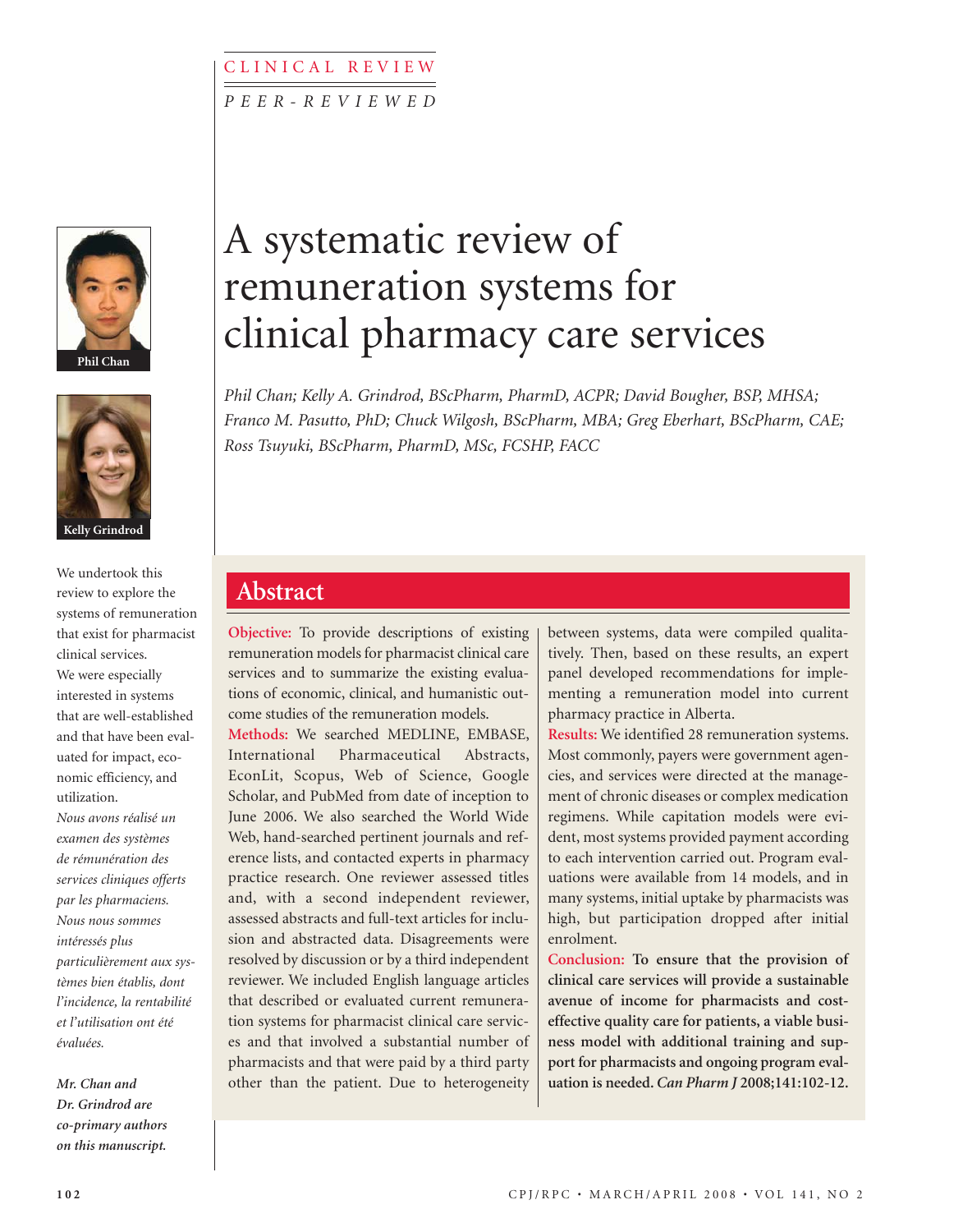For many years, the pharmacy profession has been undergoing a major ideological shift. As the health care system becomes increasingly strained, pharmacists are in an ideal position to move away from a traditional dispensing role toward one that focuses on managing chronic diseases and medication therapy. To ensure that this shift in professional responsibilities is successful, there is a need for pharmacists to change their traditional business model and move toward alternative systems of compensation. At present, most community pharmacists in Canada are not compensated, beyond the current dispensing fee model.1 Within this payment model, pharmacists are expected to provide basic drug-specific patient counselling and guidance to patients and physicians. Providing this service generally depends on the pharmacists' interpretation of each prescription in the context of other drugs and diseases (where known) on the patient's medication profile.

Evidence from pharmacy practice–based research is beginning to accumulate, demonstrating the benefit of pharmacist-led interventions on patient care.<sup>1-4</sup> These interventions, however, are often developed in the context of health services research trials, and thus wide-scale implementation is limited by a lack of remuneration for the services that are studied. In fact, this lack of support for pharmacist clinical care services is a common barrier to practice change, and unless this barrier is addressed, any move toward pharmacist provision of clinical care services will likely fail to materialize. This review examines existing models of remuneration around the world for pharmacists who provide clinical care. The goal of this review was to provide information to assist Canadian pharmacists in creating a platform from which they can develop their own remuneration programs, in collaboration with both public and private payers (e.g., employer-paid health insurance).

### **Methods**

Pharmacist clinical care services were defined as those that enhanced a patient's medication therapy or overall health and did not include medication preparation, distribution, or any tasks delegated to a typical Canadian pharmacy technician with basic training. In consultation with a medical librarian, we searched the following databases from date of inception to June 2006: MED-LINE, EMBASE, International Pharmaceutical Abstracts, EconLit, Scopus, Web of Science, Google Scholar, and PubMed. Examples of search

terms are as follows: *pharmacist, community pharmacy service, pharmaceutical economics, pharmaceutical services, reimbursement,* and *cognitive service*. We searched the World Wide Web for grey literature, hand-searched pertinent journals and reference lists, and contacted experts in the area of pharmacy-practice research to identify papers that were omitted in the electronic search. Authors were contacted to obtain missing or unclear information.

We included English language articles that described or evaluated current remuneration programs for pharmacist clinical care services in any setting. The articles had to describe a system where remuneration was paid by a third party, other than the patient (e.g., government), and be separate from dispensing fees. Systems that required the patient to pay for services directly were excluded; we

wanted to focus on systems that supported the pharmacist as a provider of clinical care services in the setting of a larger remuneration system. Further, the remuneration program had to involve a substantial number of pharmacists (e.g., all pharmacies in a region), rather than just private agreements between a few pharmacists and their patients and/or payers.

One reviewer (PC) was responsible for reviewing titles to generate a list of abstracts for review, and 2 reviewers (PC and KG) independently assessed abstracts and full-text articles for inclusion. Disagreements were resolved by discussion, and when they remained unresolved, a third independent (RT) reviewer was consulted. Two independent reviewers (PC, KG) extracted data. To make studies comparable, all costs were converted to Canadian dollars for the year of study, using the exchange rate for the year of the most recently published remuneration rates and then inflated to a 2006 price base, using the health care component of the Canadian Consumer Price Index. Due to the nature of the review subject and the significant heterogeneity among systems, data were compiled qualitatively, and effect measures were not calculated.

A panel group that comprised representatives from The Centre for Community Pharmacy

### **Key points**

- The goal of this review was to provide information to assist Canadian pharmacists in creating a platform from which they can develop their own remuneration programs, in collaboration with both public and private payers.
- The most common approach to remuneration was a fee-for-service system that paid pharmacists for disease management and medicationtherapy management. Most systems do not appropriately consider the business model for community pharmacy practice.
- Although many systems of remuneration have been implemented, there is often poor uptake by pharmacists, poor support for pharmacists, and very little evaluation.

*This paper was supported by a grant from the Canadian Foundation for Pharmacy.*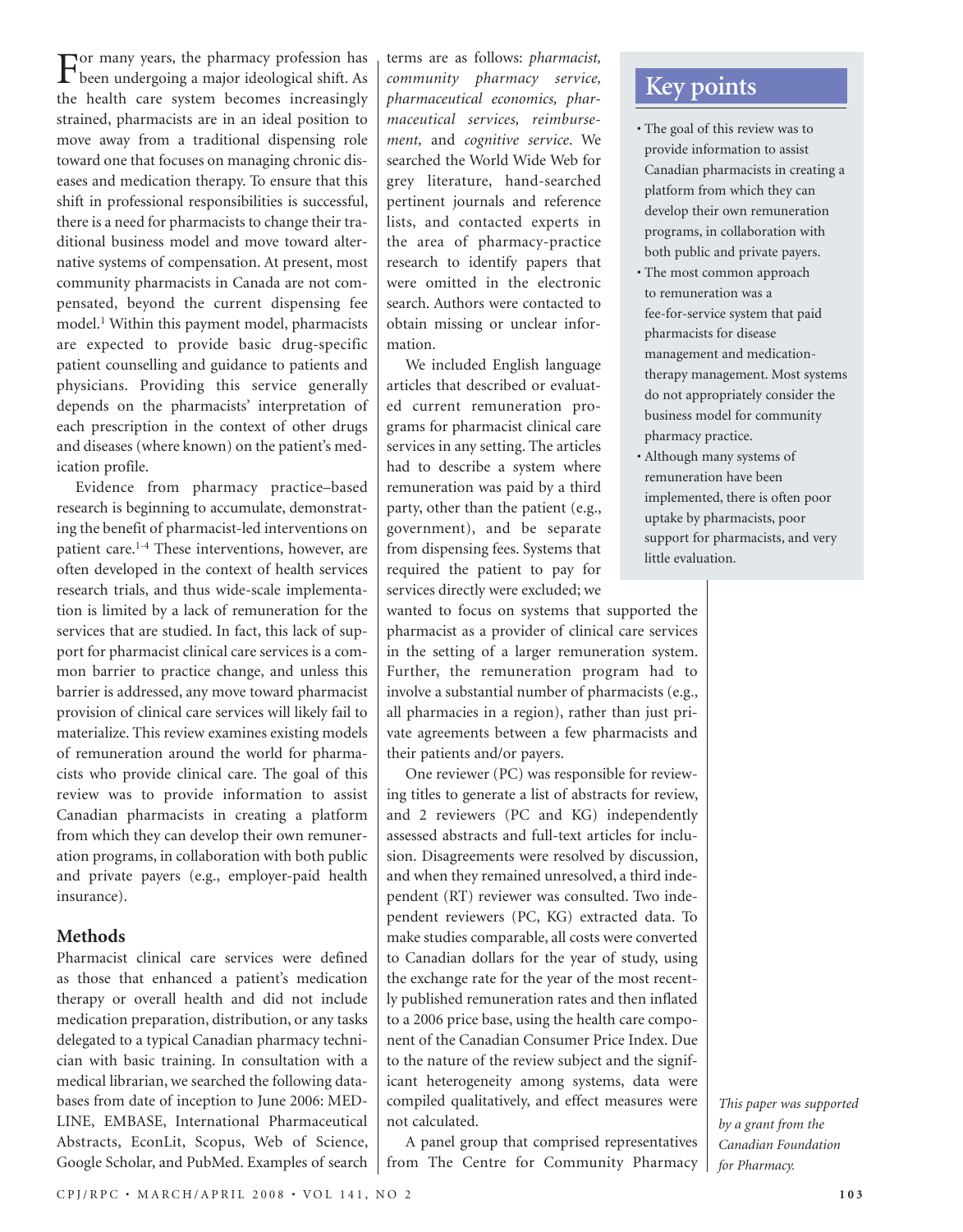Research and Interdisciplinary Strategies (c/COMPRIS), Faculty of Pharmacy and Pharmaceutical Sciences at the University of Alberta, the Alberta College of Pharmacists, and Alberta Health and Wellness (Government of Alberta) reviewed and made conclusions on the findings from the literature review. In addition, the group provided recommendations for developing an action plan to promote remunerated clinical care in Canadian pharmacy practice, based on lessons learned from other systems.

### **Results**

We identified 28 established systems that are providing either pharmacies or pharmacists with remuneration for clinical care services, independent of the dispensing of a product (Figure 1). Table 1, "Summary of characteristics of systems for pharmacist remuneration," is available online at www.cpjournal.ca or www.pharmacists.ca/cpj. Of the remuneration systems identified, 12 were developed for community pharmacies, 7 for hospital pharmacy services (both inpatient and outpatient), 1 for a family practice site, 2 for care provided in patients' homes, and 2 for residential care. The remaining 4 systems were for various sites not specific to a community or a hospital pharmacy. A total of 17 systems were established and funded by government agencies, 9 systems were funded by private third-party payers, 1 system was either established or funded by both government and third-party payers, and 1 was established by an unknown source.

### *Payers*

Payers of community pharmacist clinical care services included both government and private third parties, though the majority of regional or national programs involved government payers. In systems for which private third-party payers provided remuneration, the reasons cited for the involvement included the following: the development of mandatory legislation (e.g., the Diabetes Outpatient Education system in the US); negotiations between local pharmacist groups and thirdparty payers (e.g., Asheville Project); and partnerships between private pharmacy consultancy groups and third-party payers.<sup>5-9</sup>

All hospital-based systems for the remuneration of clinical care services were initiated in the early 1980s and have been discontinued, with the exception of those in Japan.<sup>10-15</sup> However, the current status of remuneration for these services in Japan has changed from the model described in the papers retrieved for this review,<sup>16-18</sup> and further information could not be obtained (personal communication, E. Akaho, 25 July 2006).

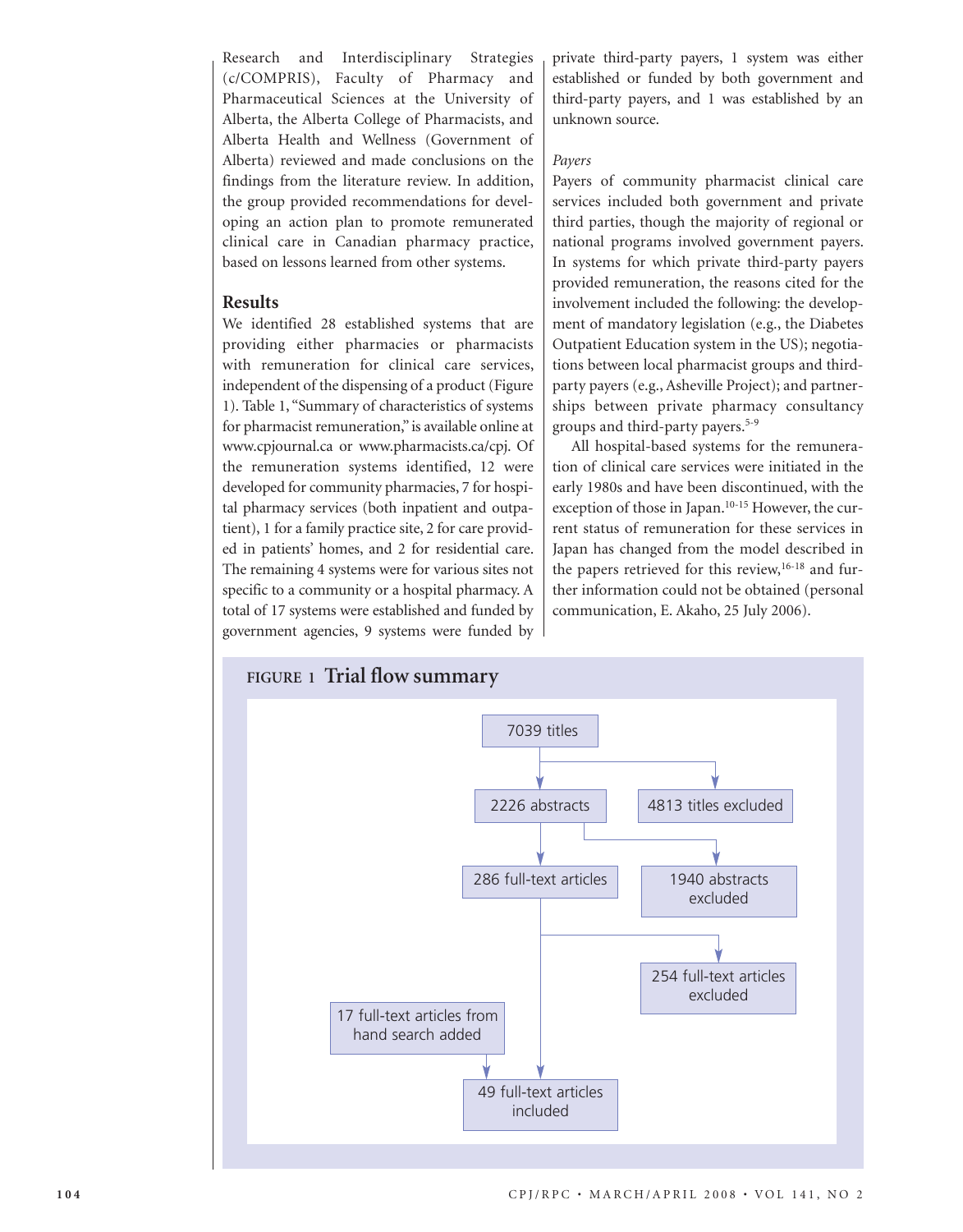### *Types of service*

The main types of services remunerated include medication therapy management (MTM), disease management, or nondispensing services related to the provision of a medication (medication-related services). MTM typically involved medication reviews by pharmacists with the resolution of any drug-related problems to optimize drug use.<sup>8,16,19-</sup> <sup>22</sup> Disease management services most commonly involved diabetes-related education, training, and monitoring in the community setting.<sup>7,19,23</sup> Disease-management programs had usually been initiated prior to 1980 and focused on postdischarge care of hospitalized patients with multiple disease states.<sup>10,12,13</sup> Medication-related services included counselling for prescription and over-the-counter (OTC) medications and identifying and resolving adverse drug reactions and drug interactions in consultation with prescribing physicians.24-28

With the exception of services initiated during the provision of a medication, most systems encouraged or required physician involvement at some point in the process.<sup>9,16,20,21,23,24,27</sup>Most programs also required additional training or competency assessments for pharmacists. Quality assurance systems were also evident among some programs.8,9,23,27

#### *Remuneration schedules*

The most common model, the resource-based relative value scale (RBRVS), involves setting a fixed rate to be paid per intervention, depending on the time spent or effort required. The capitation model, which sets a rate on a per-patient scale, was less common. In all systems, the remunerated amount correlated with the pharmacist's required time and effort, which translated into greater rates for MTM and disease-management services compared with medication-related services.

The rate of payment for MTM generally ranged from \$27 to \$170 per review, depending on various factors that included the number of drug-related problems resolved, interventions performed, and time spent. Payments for disease management ranged from \$33 to \$134.80 per visit, with more remuneration given per session if group sessions were carried out. Payment for medication-related services ranged from \$4 to \$17 per intervention, depending on the time spent and whether the physician was contacted.

### *Evaluation of outcomes*

Only 14 systems had been evaluated for an effect on clinical, humanistic, or economic outcomes

(Table 2), and significant heterogeneity made comparison between evaluations difficult. Most evaluations focused on health provider satisfaction and program uptake, with clinical and economic outcomes rarely evaluated.

Generally, remuneration systems were determined to be beneficial to patients. No program was associated with worsened patient outcomes. In the Asheville Project, patient education and monitoring by pharmacists improved hemoglobin  $A_{1C}$  (Hb $A_{1C}$ ) levels, reduced blood pressure, and increased influenza vaccination rates and the proportion of patients with diabetes who received eye and foot examinations.<sup>6,7</sup> In the Australian Home Medication Review (HMR) program, a survey of 57 patients who received a medication review showed improved patient outcomes, including reductions in medication-related health problems and reports of anxiety and depression.29 Likewise, 25% of patients received a medication management plan from their GP in a visit following the review.

Although medical cost savings were suggested in several of the programs, they were generally limited to rough estimates. The Washington Cognitive Activities and Reimbursement Effectiveness (CARE) Project, for example, estimated that the cost savings to Medicaid per patient ranged from \$21.69 to \$118.54, accruing over 1 year.30 This, however, did not consider all evaluated interventions that could lead to potential cost savings, such as those owing to increased adherence with counselling.

In the Iowa Pharmaceutical Care Delivery Demonstration Project, the fiscal impact of the program was budget neutral when both medical and pharmaceutical claims were considered.8 The program's evaluation stated that demonstration projects lead to administrative fees that are often higher than those in an established system.<sup>8</sup> Conversely, the Australian HMR program demonstrated cost savings, along with gains in quality-adjusted life years (QALY) and future cost savings, suggesting that budget gains may be evident after the demonstration project progresses into a permanent system.29 In Scotland's Minor Ailment Service, pharmacist-led assessments allowed the transfer of 40% of the general practitioner's visits from patients who presented with minor ailments to pharmacists and nurses.<sup>31</sup> Hence, Primary Care Trusts in England are showing interest in Minor Ailment Services as a costeffective local health service to meet national health targets.<sup>31</sup> In the Asheville project, the number of sick days decreased every year from 1997 to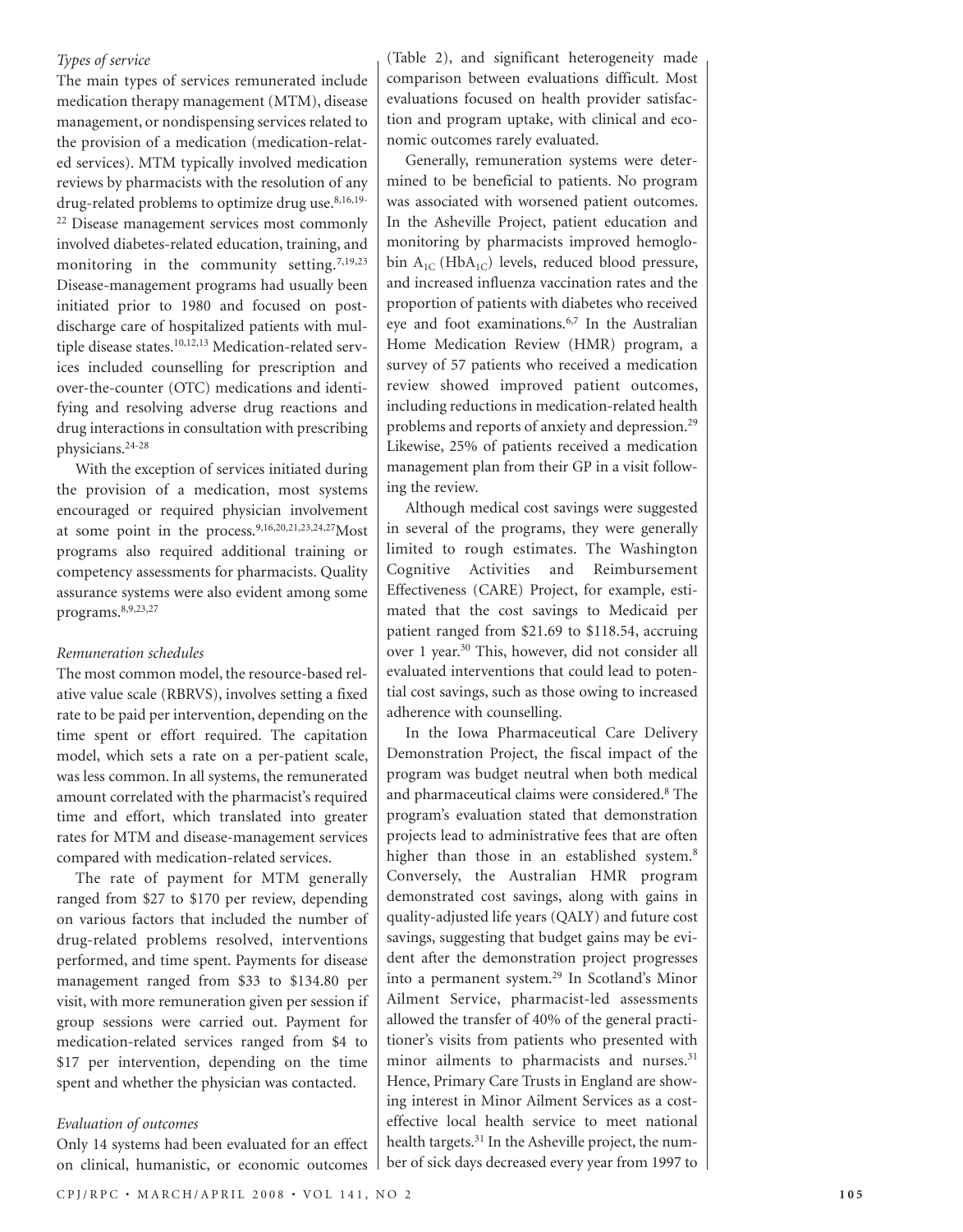# Numerous factors likely affected uptake of these programs, but one of the most important determinants of success may be the pharmacists' personal beliefs in the potential benefits of clinical care

2001. In fact, for 1 employer alone, there was an estimated increase of \$26,000 in productivity.6

### *Uptake and sustainability*

The proportion of pharmacies that enrolled to provide clinical care services was generally high — in fact, 80% or over in systems such as the Australian HMR, Iowa Pharmaceutical Case Management, and the Asheville Project.<sup>8,29,31</sup> However, the proportion of enrolled pharmacies actually providing clinical care services varied significantly between systems, despite high initial uptake. The percentages of eligible patients who received an intervention were high for developing programs; namely, the Iowa outcomes-based pharmacist reimbursement program and the Asheville Project at 74% and 100%, respectively.<sup>6-9</sup> In established ongoing systems, though, intervention rates were generally lower, with rates at approximately 20% for both the nation-wide Australian HMR and the UK's Medicine Use Review/Prescription Interventions.20,27,32,33 Despite having one of the highest proportions of enrolled pharmacies providing interventions, only 33% of eligible patients in the Iowa Medicaid pharmaceutical case management project met with the pharmacist.34

The proportion of claims that were reimbursed was generally high — 83% in CARE and 100% in Nova Scotia and the MUR/PI program.26-28,30,35 With respect to adequacy of the remuneration for the effort expended, 60% of pharmacists in the Australian HMR believed that the rate was insufficient for a review that took an average of 3.5 hours.<sup>36</sup> The cost of accreditation also ranged from \$2800–\$7900, with incentives of \$710–\$1421 for re-accreditation and newly accredited pharmacists. It was calculated that 11 completed reviews were necessary to cover the cost of accreditation, and 20% of accredited pharmacists stated that they were unlikely to maintain or were unsure of maintaining accreditation.

### **Discussion**

This review has identified 28 distinct systems of remuneration for pharmacist clinical care services. Services include medication therapy management, disease management, and medication-related services, and just over one-half were remunerated by government payers. Remuneration rates were highly variable. Only 14 systems evaluated clinical, economic, or humanistic outcomes. Generally, the most common humanistic outcomes were pharmacist uptake, which was higher in trial programs but decreased in established systems, because of the lack of physician awareness or acceptance, time constraints, and inadequate fees for service. The few programs that evaluated clinical and economic outcomes suggested either neutral or beneficial effects. Based on the systems identified in this review and the evaluations discussed, we hope to provide background to others who are considering the development and implementation of sustainable programs that will encourage pharmacist participation and improve clinical and economic outcomes.

Despite the publication of numerous articles that address remuneration of pharmacy services, few papers discussed specific systems, and even fewer evaluated and compared existing systems. In a 1999 systematic review of the pharmacy remuneration literature, McDonald and colleagues reviewed studies that specifically evaluated various types of pharmacy payment models and their effect on pharmacist practice patterns, drug utilization patterns, and client outcomes.<sup>37</sup> The review located only 8 studies, 1 of which was of high methodological quality, concluding that despite the large volume of literature on the area of pharmacy remuneration, there remains a lack of controlled studies on the effects of remuneration. Further, the studies concluded that capitation remuneration-style programs can decrease drug costs by increasing the use of generic substitution and that fee-for-service remuneration was associated with increased documentation of pharmacy services. These results, similar to our observations, demonstrate that although there are various systems in place around the world, few have been rigorously evaluated.

In 2005, a report on medication therapy management was prepared for the American Pharmacists Association to provide a model for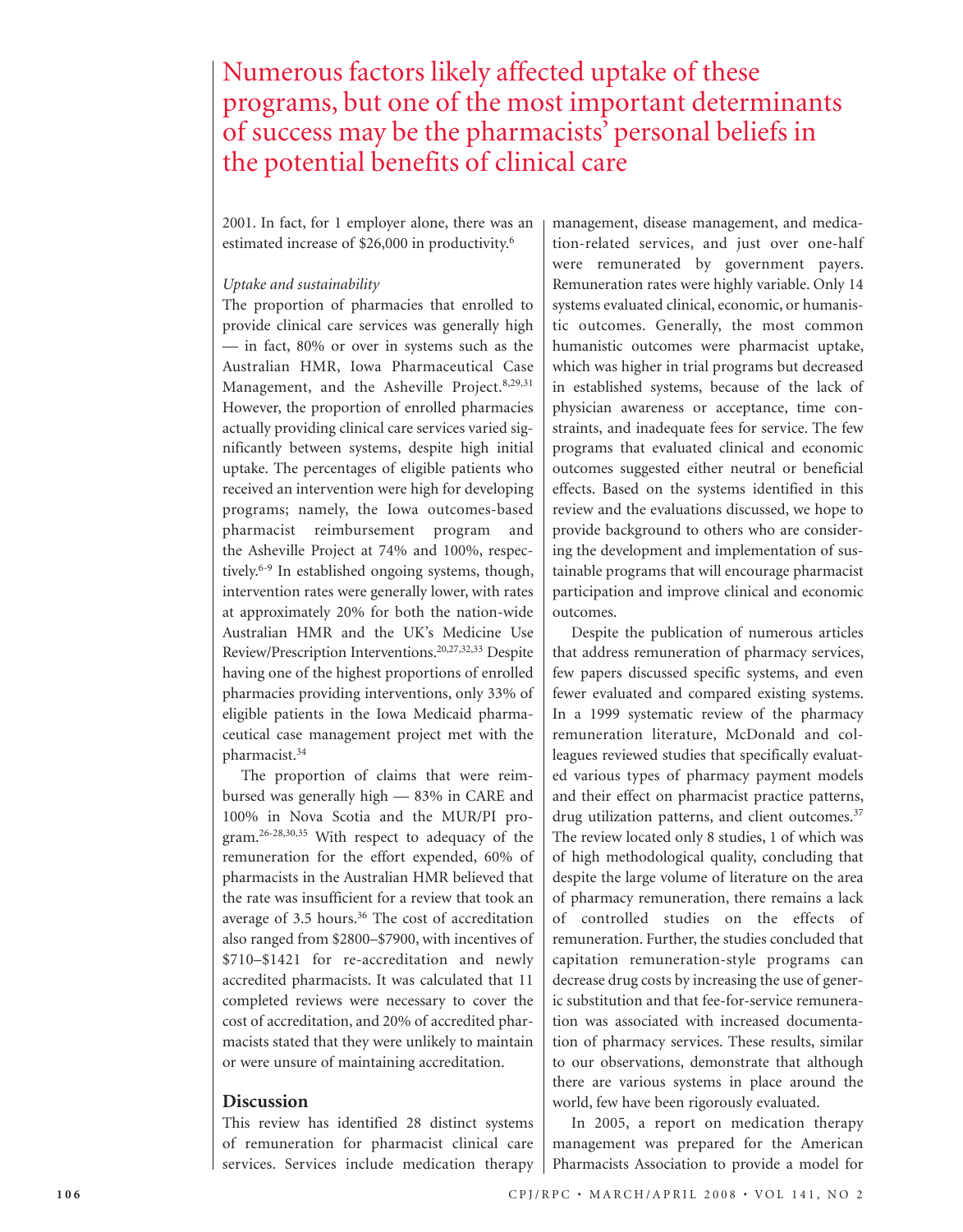payers to use when developing remuneration systems for pharmacists.<sup>38,39</sup> The report provided numerous recommendations for both pharmacists and third-party payers based on a literature review, opinion leader and stakeholder interviews, and the implementation of the Medicare MTM service. Recommendations to pharmacists included standardizing and packaging service offerings of various intensities, standardizing billing and service delivery, cultivating widespread patient support, increasing physician awareness, and conducting a systematic evidencebased review of the literature surrounding MTM. Recommendations for the third-party payers included determining a target number of individuals, working with pharmacists to develop MTM services, developing mechanisms to evaluate overall health costs, and developing payment systems that at least cover the cost of pharmacy labour.<sup>38</sup>

In 2006, the Academy of Managed Care Pharmacy prepared a consensus statement, endorsed by numerous stakeholder organizations, including the American Pharmacists Association, American Geriatrics Society, and the American College of Clinical Pharmacy. The statement suggests the important elements of an MTM program:

- Patient-centred approach
- Interdisciplinary, team-based approach, including effective communication
- Program development with population and individual patient perspective
- Flexibility of programs
- Evidence-based medicine
- Promotion of services by health plans and health care professionals<sup>39</sup>

This review, however, was limited by the significant heterogeneity of identified systems and corresponding evaluations. As a result, it provides a qualitative summary of the current literature surrounding pharmacist remuneration systems. Beyond broadly grouping systems into MTM, disease management, and medication-related services, most models differed substantively in their scope, remuneration rates, patient groups, and payers. Despite a wide search, there was a general paucity of information on both current and discontinued systems, and even fewer evaluative studies on economic and patient outcomes. This review was limited to systems described in the literature and those in multiple pharmacies, and so does not include all systems in existence.

In the systems identified, pharmacist participation was usually high during registration and

accreditation stages, but actual intervention rates were often lower than expected. Evidently, most pharmacists were eager to change pharmacy practice, but the extent to which they were willing to provide clinical services was variable. Numerous factors likely affected uptake of these programs, but one of the most important determinants of success may be the pharmacists' personal beliefs in the potential benefits of clinical care. If a pharmacist lacks the determination to provide "aboveand-beyond" services, this usually translates into less than optimal clinical services, regardless of how nurturing the environment. In addition, pharmacists and corporate pharmacy stakeholders may continue to find dispensing more efficient and lucrative under the current dispensing-focused remuneration system, compared with a clinical-services–focused system that requires implementation, and increased time and effort for a questionable financial rate of return.

For this reason, a remuneration program should be implemented first, choosing a select group of pharmacists who are already practising at an advanced level; specifically, those who manage their own specialty clinics (e.g., outpatient anticoagulation management). Implementing a pilot program with participation from all levels of pharmacists may result in a high initial uptake but a low actual output — a trend seen in many of the existing programs.<sup>34</sup> Demonstrated success in terms of clinical, economic, and humanistic outcomes within a selected group of pharmacists would allow others to benefit from this experience and may provide motivation to engage in an alternative remuneration program.

To develop a viable business model that will be readily accepted and maintained, implementation costs should be considered to ensure adequate pharmacist training, reasonable documentation of interventions, and participation in the certification and accreditation processes. Successful implementation is of the utmost importance to provide value to funders for the large sum of health care funding being invested. Another consideration is the type of model that will meet the

## *Points clés*

*• Cet examen avait pour but d'obtenir des renseignements, afin d'aider les pharmaciens canadiens à créer une plate-forme à partir de laquelle ils pourront élaborer leurs propres programmes de rémunération, en collaboration avec les tiers payeurs publics et privés.*

*• Le système de rémunération le plus répandu est le système de paiement à l'acte, en vertu duquel les pharmaciens sont rémunérés pour les services de gestion thérapeutique et pharmacothérapeutique offerts. La plupart des systèmes ne tiennent pas*

*compte adéquatement du modèle d'entreprise des pharmacies communautaires.*

*• De nombreux systèmes de rémunération ont été mis en place, mais, souvent, peu de pharmaciens y adhèrent ou les appuient et ces systèmes ont rarement fait l'objet d'évaluation.*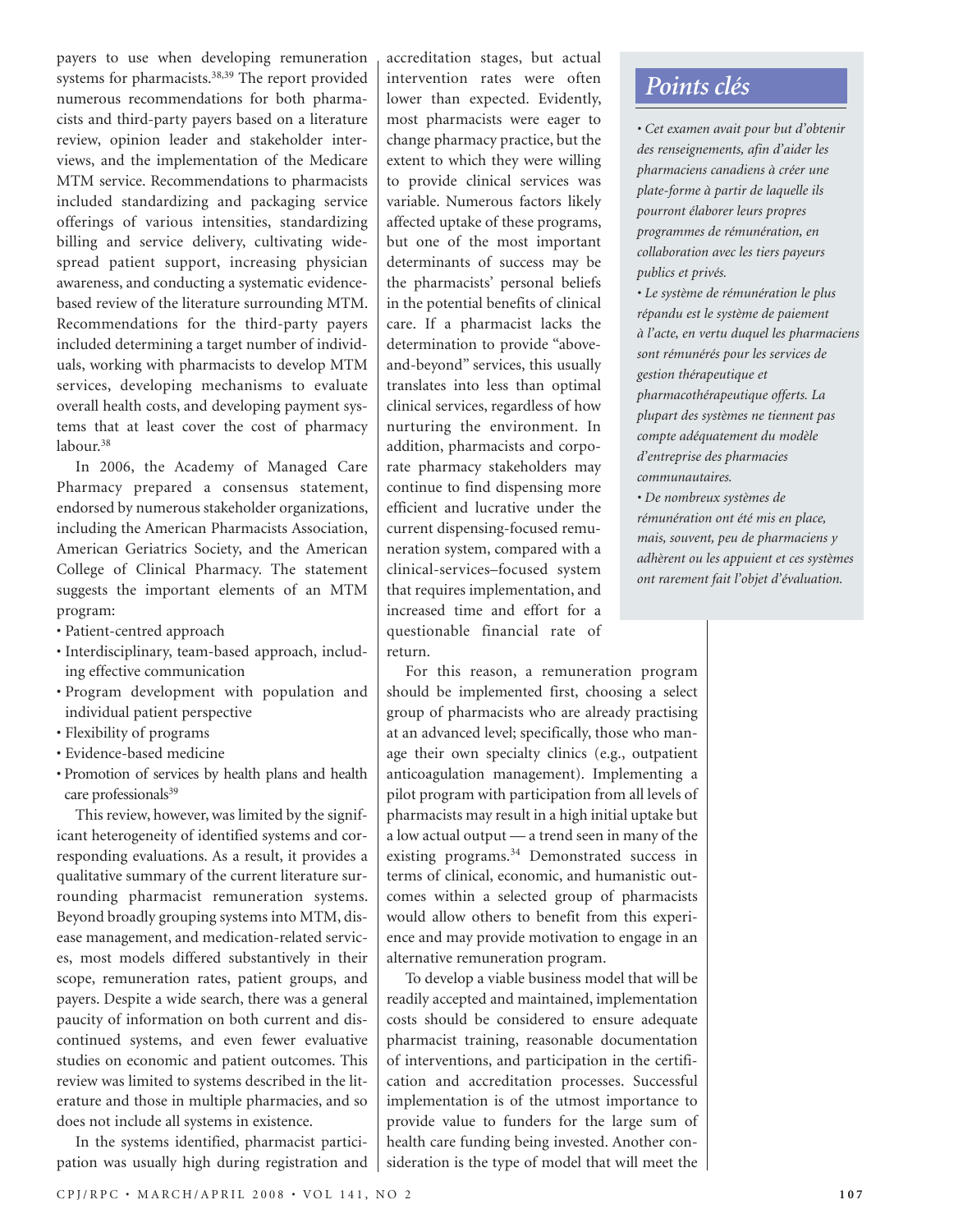### **Pharmaceutical Case Management Program (2000–present)8,21,22,32,47**

**Design:** Survey on patient status.

**Objective:** To assess uptake of PCM by pharmacists 3 months after pharmacies were notified of initial patient eligibility.

**Uptake:** *Patients:* 2931 enrolled, 96.7% of surveys for eligible patients returned. At 3 months after initial eligibility, 33.3% met with a pharmacist, 26.9% had been worked up, 17.6% had recommendations sent to physician, 11.5% had physician responses.

*Pharmacies:* 117 enrolled, 40%–60% of pharmacies provided little or no PCM services within 3 months of notification of patient eligibility. Pharmacists detected an average of 2.6 medication-related problems per patient.

**Barriers:** Patient access issues (23.2%), pharmacy staffing or start-up issues (22.2%), lack of physician acceptance, administrative requirements; lack of support staff in pharmacy for administrative issues.

**Economic:** No change for the net number of medications or medication charges, and the number of drugs and charges increased for both patients receiving and not receiving the PCM service.

### **The Asheville Project (1997–present)6,7,48**

**Design:** Before and after cohort design with comparator group.

**Objective:** To assess clinical, economic, and humanistic outcomes of services provided for 2 groups of patients at 2 different time points (short- and long-term).

**Uptake:** A total of 256 patients enrolled in the Diabetes Management Program and 207 enrolled in the Asthma Management Program. **Diabetes Management Program:**

**Clinical outcomes:** *Short term:* No difference in HbA<sub>1C</sub> or lipids between groups at baseline or at 7 to 9 months; target HbA<sub>1C</sub> values improved when groups were combined; diabetes-specific costs increased by 85% (\$85.20); all-diagnosis costs decreased by 16% (\$134.35) (insignificant); HRQL not statistically significant. *Long term:* Number of patients with optimal HbA<sub>1C</sub> values increased at each follow-up, total direct cost decreased by \$1732–\$2702/year, sick days decreased for 1 employer group with an estimated increase of \$25,981 in annual productivity.

**Economic outcomes:** Third-party payer experienced overall decline in mean total direct medical costs during each year of follow-up. **Asthma Management Program:**

Clinical outcomes: FEV<sub>1</sub> and severity classification improved significantly. The proportion of patients with an asthma action plan increased from 63% to 99%. Patients with emergency department visits decreased from 9.9% to 1.3%, and hospitalizations from 4.0% to 1.9%. All objective and subjective measures of asthma control improved and were sustained for as long as 5 years. Patients were 6 times less likely to have an emergency department/hospitalization event after program interventions.

**Economic outcomes:** Spending on asthma medications increased; however, asthma-related medical claims decreased, and total asthma-related costs were significantly lower than the projections, based on the study population's historical trends. Direct cost savings averaged \$812/patient/year, and indirect cost savings were estimated at \$1377.60/patient/year. Indirect costs due to missed/ nonproductive work days decreased from 10.8 days/year to 2.6 days/year.

### Home Medicine Review (2001–present)<sup>20,29,32,33,36,52</sup>

**Design:** Multistep assessment interviews with stakeholders, pharmacists, consumers, and facilitators. Focus research group of pharmacists. Mail survey of participating pharmacists.

Uptake: *Patients:* 62% of claims are for females, and 74% of claims for age  $\geq 65$ .

*Pharmacists:* Of pharmacists in Australia, 13% are accredited. Major motivations for accreditation included professional development and the satisfaction gained from a more active role in consumer care.

**Economic outcomes:** Economic analysis shows cost effectiveness, QALY gains and increasing cost-effectiveness in the future. **Barriers:** The initial cost of accreditation, rural locations, insufficient remuneration fees for amount of work, lack of consumer awareness, low general practitioner referrals (only 15% of GPs had referred), time constraints for filling out referral forms, uneven quality of pharmacists' home medicine review reports, concern about pharmacists undertaking "medical" work, time to complete pharmacist review (3 hours, 6 minutes), initial cost of accreditation.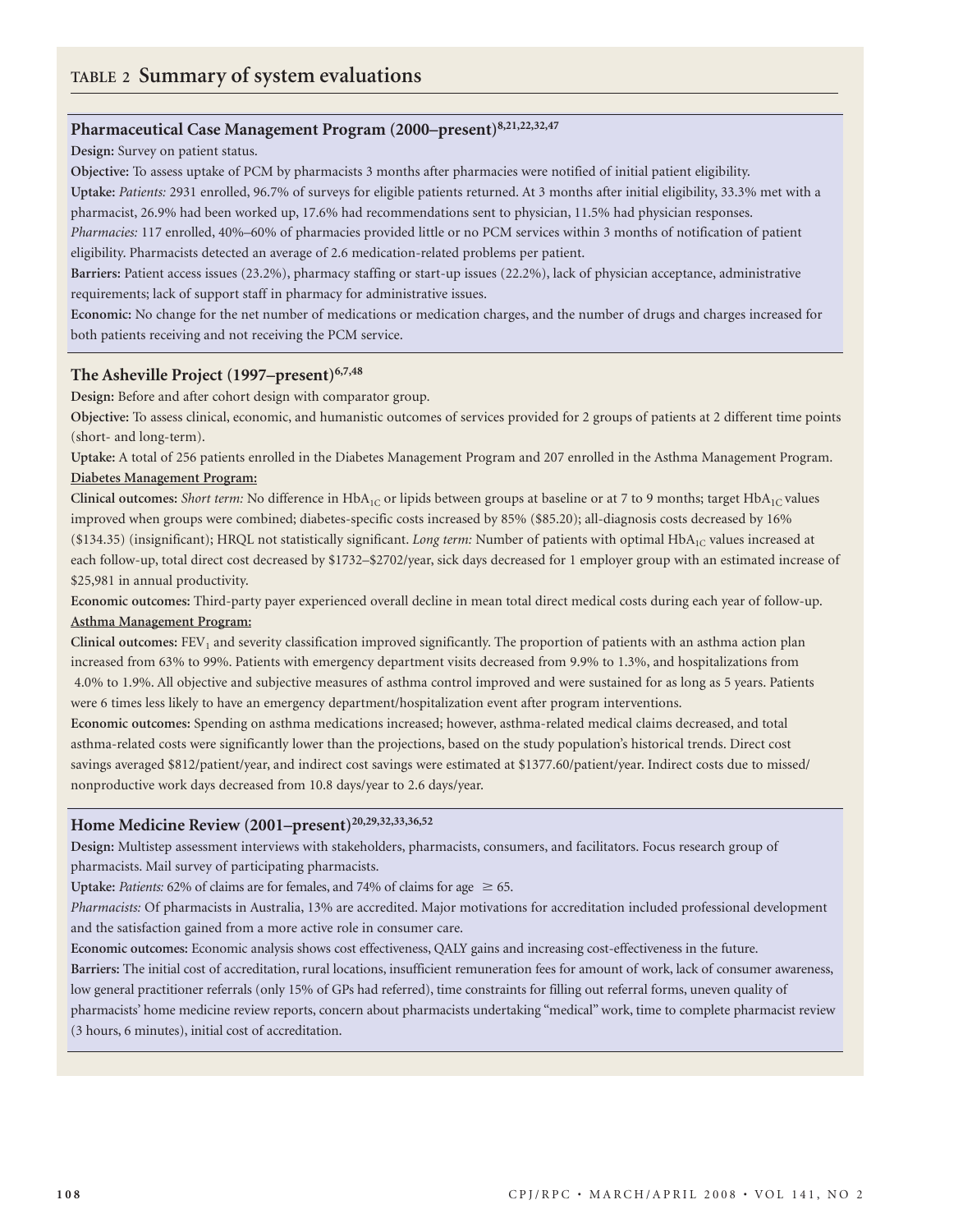### **Inhaled Respiratory Medication Program (2000–present)26**

**Design:** Survey of pharmacists.

**Objectives:** To determine community pharmacists' self-reported participation rate, and identify facilitators and barriers to billing for professional fees.

**Uptake:** A total of 39% of surveys were returned. Self-reported billing rates during the 3 months preceding survey were 34% for switching delivery devices, 58% for optimizing spacer device use, 37% for providing follow-up when replacing spacer device. The percentage of prescriptions estimated to have been billed to the payer (Pharmacare) was 42% (±17%).

**Barriers:** Prescription volume of pharmacy (>100/day), owner/manager vs staff status (financial gain paid to pharmacy; owners also more experienced and confident in providing service), identifying patients in daily practice who require a switch, time-consuming billing process, inadequate fees for service, lack of awareness of program, questioned appropriateness of switching patients with dexterity issues to dry powder metered-dose inhaler vs nebuliser.

### Pharmaceutical Opinion and Refusal to Dispense (1978–present)<sup>25,40,41</sup>

**Design:** Three-month survey period.

**Objectives:** To describe factors associated with billing for pharmaceutical opinions and refusal to dispense.

**Uptake:** 1975/3517 respondents (56%); 40% of pharmacist employees and 43.5% of pharmacist owners billed for pharmaceutical opinion during the 3 months. Factors positively associated with billing included 100 to 250 prescriptions/day, the belief that the intervention and its billing are part of good pharmacy practice, the perception that interventions can be billed rapidly, younger age/fewer years in practice, prior attendance at continuing education sessions on refusal/opinion, availability of technical staff to support interventions, and use of decision-support computer programs. Employees were more likely to have billed for refusal to fill than for pharmaceutical opinion.

### **Medicines Use Review and Prescription Interventions (2005–present)27**

**Uptake:** From April 2005 to March 2006, total Medicines Use Reviews performed = 14,623. Amount paid in the period = \$7,159,454.

### **Family pharmacy contract (2003–present)24**

**Uptake:** By October 2005, 83% (17,790) of pharmacists, 60% of general practitioners (34,000), and 20% (1,400,000) of BARMER Ersatzkasse members joined the trilateral contract.

### **Minor Ailment Service (2006–present)31**

**Uptake:** Community pharmacy schemes led to a transfer of up to 40% of general practitioner visits to pharmacists/nurses for minor ailments. A study of the minor ailment service carried out at Keele University found that community pharmacy and practice-based schemes led to a much lower demand on general practitioners by patients to deal with minor conditions.

 $HRQL = Health-related quality of life; QALY = Quality-adjusted life year.$ 

**Evaluations of discontinued systems:** Outcomes-Based Pharmacists Remuneration Program (2000);9 Pharmaceutical Care Delivery Demonstration Project (1995–98);<sup>8</sup> Cognitive Activities and Remuneration Effectiveness Project (1994–96);<sup>28,30,35</sup> Home care self-therapy training (1975);<sup>10,12,15</sup> EMIT-based (enzyme-multiplied immunoassay technique) serum analysis and clinical PK service (1980).<sup>14</sup>

needs of the payer, pharmacists, and patients. The role of a single model (professional services only) vs a mixed model (high-level professional services, lower-level professional services, and dispensing services) should be thoroughly explored to ensure participation from all involved parties for sustainability. Third-party payer willingness to pay for clinical care services is crucial to the success of the program. Finally, we need to consider and focus on the number of patients who require "high-level" service, such as those with multiple comorbidities and risk factors, and determine if matching the right patients with pharmacists with the right skill sets through a referral system would improve patient uptake of the program.

After reviewing over 7000 titles, the benefit of clinical care was evident in the literature. The main issue is conveying these benefits to the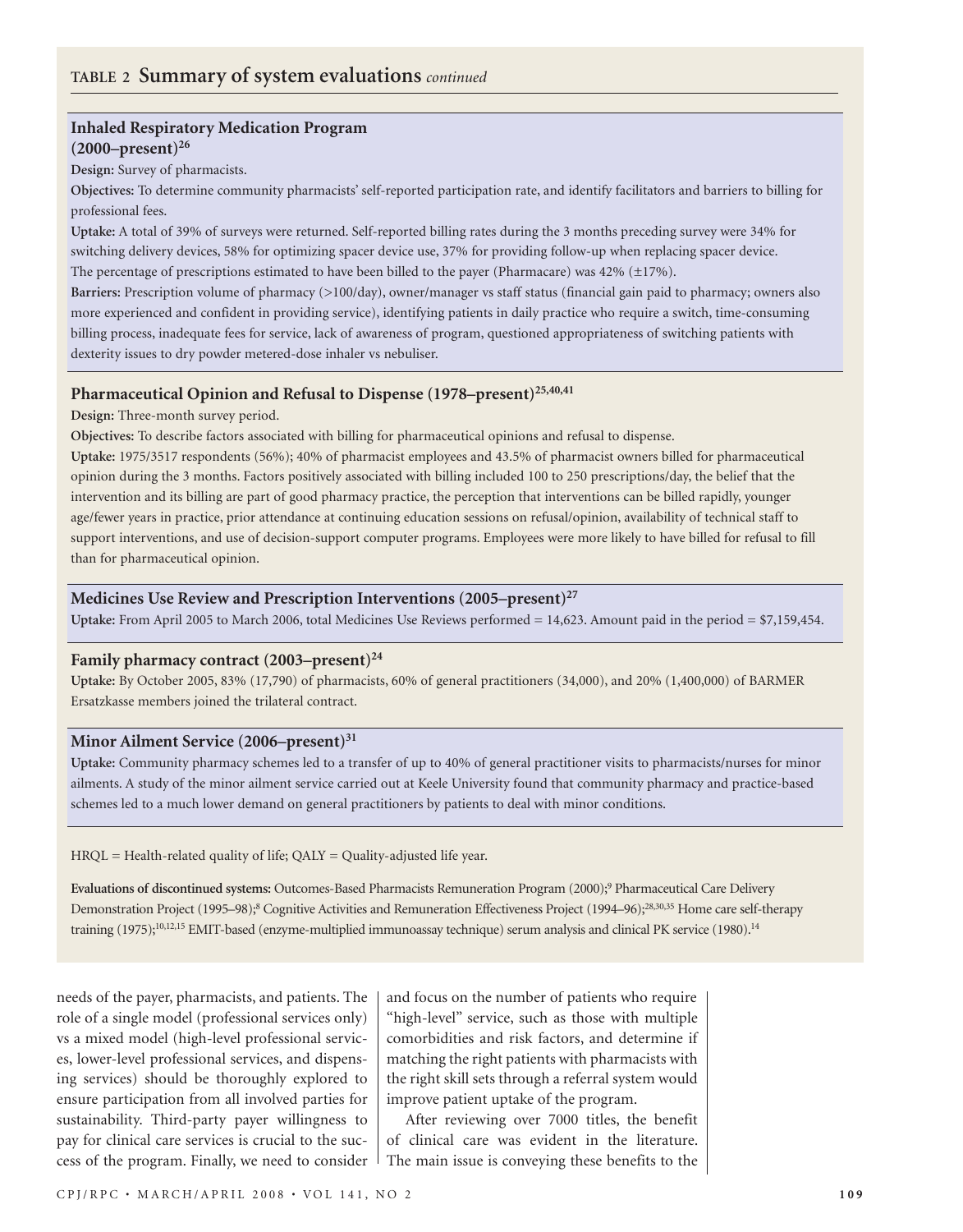payers, physicians, and the patients to promote demand for such services. Payers, whether government or employers who make decisions on insurance coverage for employees, need to understand the benefits of pharmacist clinical care services prior to committing to support these services. Pharmacists should provide services with proven benefit in a system, similar to the current Canadian health care model, to attract employers and governments for subsidization as part of an employee benefit, exemplified by the Asheville Project. In this model, the employers in Asheville realized the associated cost savings of clinical care and provided comprehensive financial support to pharmacists and patients, leading to eventual cost savings and sustained long-term benefits to patients.<sup>6,7</sup>

During our panel group discussion, it was pointed out that lost productivity due to sickness-related absenteeism is one of the major problems in organizations. Perhaps, though, many employers would be willing to pay for clinical care services if they realized the potential cost savings and the financial edge. A potential increase in employee participation would occur, because the employer is willing to offer clinical care as a benefit, reinforcing its credibility. As more patients become involved in wellness programs, physicians may be more willing to collaborate with pharmacists on patient treatment goals, which would result in better outcomes. Physicians may also be more willing to refer patients to receive clinical care after pharmacists demonstrate their strengths in managing chronic care.

On top of recognizing the benefits pharmacists provide in dispensing medications, stakeholders (patients, payers, physicians, and pharmacists) also need to recognize the benefits of clinical care in order to generate the demand for these innovative services, and so encourage third-party reimbursement. Stakeholder recognition could be improved by increasing the marketing of clinical care, such as conveying to stakeholders the cost savings and improvements in quality of life. These crucial but underutilized strategies can help to encourage third-party reimbursement for clinical care.

### **Recommendations**

The literature review and our panel group discussion resulted in 5 recommendations for implementing clinical care programs in the current pharmacy practice environment in Canada:

1. Develop a payment schedule that provides adequate remuneration commensurate with the value of the service provided.

*Rationale:* Previous systems have provided

inadequate remuneration for system feasibility and sustainability. Any remuneration system should be based on a comprehensive business model to ensure its viability.

2. Develop a plan to improve uptake by addressing key barriers (e.g., comprehensive training and support programs for pharmacists). *Rationale*: Most systems had low intervention

rates.

- 3. Evaluate the remuneration system for economic and patient outcomes after it is established. *Rationale:* Only one-half of the programs were evaluated; often, this evaluation lacks the qualitative input that generates suggestions for future systems.
- 4. Develop a communication strategy to disseminate the program and its goals to pharmacists and other health care professionals, as well as third-party payers.

*Rationale:* Successful implementation of a new program depends on involving all participants.

5. Once a remuneration system is developed, launch a marketing campaign based on benefits of services to engage stakeholders (i.e., patient groups, regional health authorities, physicians, and other health professionals) to communicate the benefits of pharmacist care and to assist in establishing demand for these services.

### **Conclusion**

Remuneration for pharmacist clinical care is still a relatively new concept, without long-standing history and with few models to act as guiding frameworks for implementing and providing reimbursement for a clinical care program. Even with models in place, the geographic locations and settings differ, thus requiring program characteristics to meet health care priorities within that particular jurisdiction and population. Only with ongoing monitoring and evaluation can we ensure that the program has the optimal characteristics suited to meet the needs of and to improve health outcomes for patients. ■

*From the EPICORE Centre/COMPRIS, University of Alberta (Chan, Bougher, Wilgosh, Tsuyuki), Edmonton; the Faculty of Pharmaceutical Sciences, University of British Columbia (Grindrod), Vancouver, BC; the Faculty of Pharmacy and Pharmaceutical Sciences, University of Alberta (Chan, Pasutto, Tsuyuki), Edmonton; and the Alberta College of Pharmacists (Eberhart), Edmonton, Alberta. Contact Ross Tsuyuki at ross.tsuyuki@ ualberta.ca.*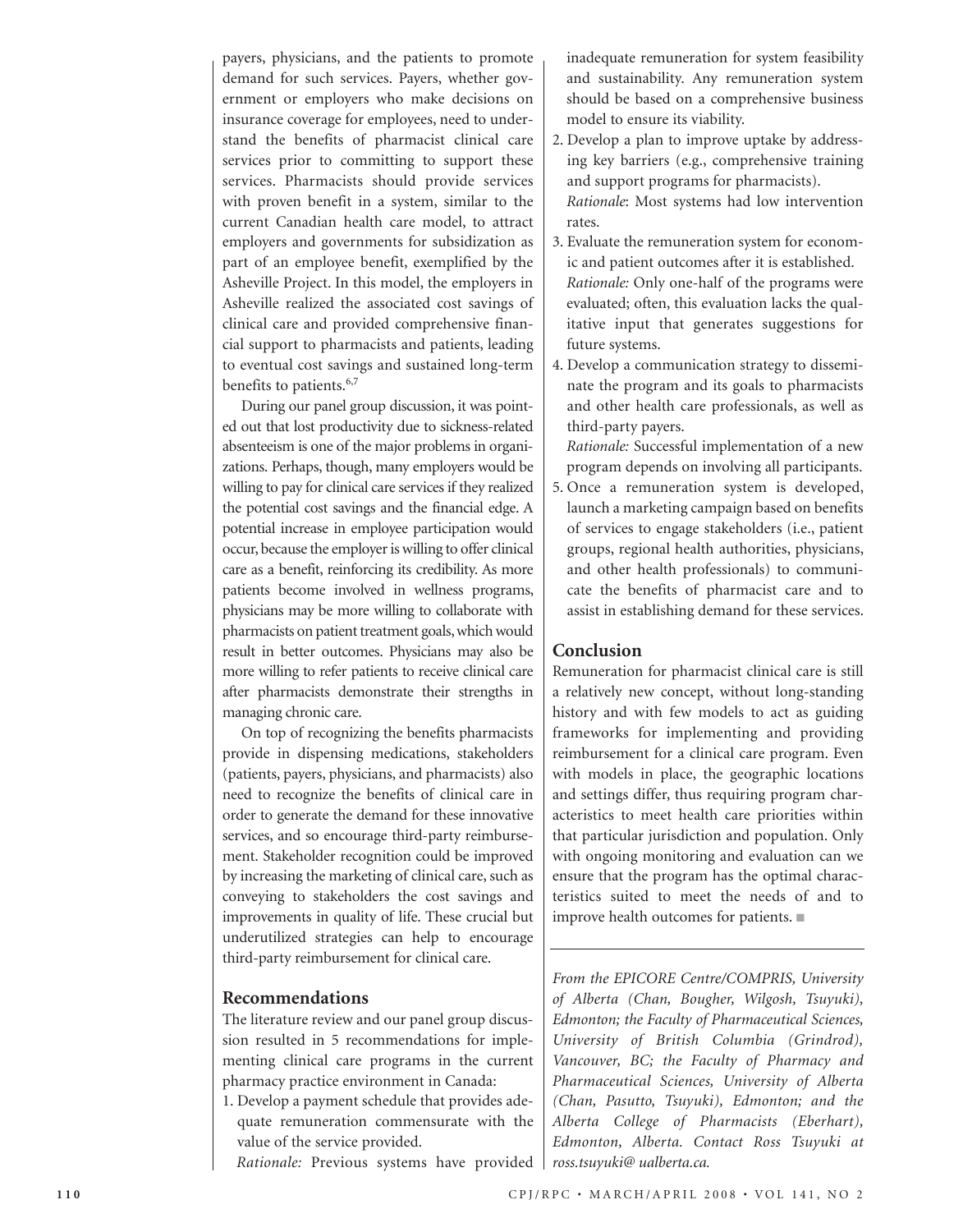*Acknowledgements: We would like to thank Marlene Dorgan from the University of Alberta Library for her assistance in preparing our search strategy. We would also like to thank Karen Smilski, Andrea Nagle, and Glenn Monteith from Alberta Health and Wellness for their participation in our panel discussion.*

#### **References**

**1.** Jones EJ, MacKinnon NJ, Tsuyuki RT. Pharmaceutical care in community pharmacies: practice and research in Canada. *Ann Pharmacother* 2005;39:1527-33.

**2.** Tsuyuki RT, Johnson JA, Teo KK, et al. A randomized trial of the effect of community pharmacist intervention on cholesterol risk management. *Arch Intern Med* 2002;162:1149-55.

**3.** Tsuyuki RT, Olson KL, Dubyk AM, et al. Effect of community pharmacist intervention on cholesterol levels in patients at high risk of cardiovascular events: the second study of cardiovascular risk intervention by pharmacists (SCRIP-plus). *Am J Med* 2004;116:130-3.

**4.** Roughead L, Semple S, Vitry A. The value of pharmacist professional services in the community setting: a systematic review of the literature 1990-2002. Australia: University of South Australia; 2002. p. 1-202. Available: www.beta. guild.org.au/uploadedfiles/ Research\_and\_Development\_ Grants\_ Program/Projects/2002-507\_fr.pdf (accessed April 23, 2007).

**5.** Centers for Medicare and Medicaid Services. Covered medical and other health services. In: Medicare Benefit Policy Manual; 2006;93-9. Available: www.cms.hhs.gov/manuals/ Downloads/bp102c15.pdf (accessed September 12, 2007).

**6.** Cranor CW, Bunting BA, Christensen DB. The Asheville Project: long-term clinical and economic outcomes of a community pharmacy diabetes care program. *J Am Pharm Assoc* 2003;43:173-84.

**7.** Cranor CW, Christensen DB. The Asheville Project: shortterm outcomes of a community pharmacy diabetes care program. *J Am Pharm Assoc* 2003;43:149-59.

**8.** Impact of pharmaceutical care delivered in the community pharmacy setting: results of a two year demonstration projects. *Iowa Pharmacist* 2000;55:18-24.

**9.** Farris KB, Kumbera P, Halterman T, Fang G. Outcomesbased pharmacist reimbursement: reimbursing pharmacists for cognitive services. *J Manag Care Pharm* 2002;8:383-93.

**10.** Fudge RP, Latiolais CJ. Blue Cross pays for clinical pharmacist services in training hemophiliacs for home care self therapy. *Pharm Times* 1976;42:36-41.

11. Maddox RR, Vanderveen TW, Jones M, et al. Collaborative clinical pharmacokinetic services. *Am J Hosp Pharm* 1981;38:524-9.

**12.** Pathak DS, Nold EG. Cost-effectiveness of clinical pharmaceutical services: a follow-up report. *Am J Hosp Pharm* 1979;36:1527-9.

**13.** Patterson LE, Huether RJ. Reimbursement for clinical

pharmaceutical services. *Am J Hosp Pharm* 1978;35:1373-5. **14.** Robinson JD. Pharmacokinetics service for ambulatory patients. *Am J Hosp Pharm* 1981;38:1713-6.

**15.** Schad R, Schneider PJ, Nold EG. Reimbursable pharmacy teaching program for adrenalectomy patients. *Am J Hosp Pharm* 1979;36:1212-4.

**16.** Akaho E, Armstrong EP, Fujii M. Pharmaceutical care innovations in Japan. *J Am Pharm Assoc* 1996;NS36:123-7.

**17.** Akaho E, MacLaughlin EJ, Takeuchi Y. Comparison of prescription reimbursement methodologies in Japan and the United States. *J Am Pharm Assoc* 2003;43:519-26.

**18.** Armstrong EP, Akaho E, Fujii M. Japanese pharmacy: innovation mixed with tradition. *Ann Pharmacother* 1995;29:181-5.

**19.** BCMH announces two new MTMS opportunities. Ohio State Board of Pharmacy News. Feb 2006. Available: www.pharmacy.ohio.gov/sbn2006-02-all.htm (accessed November 13, 2006).

**20.** Australian Association of Consultant Pharmacy. The facts on accreditation and remuneration for medication reviews. Australia: Australian Association of Consultant Pharmacy; 2006. p. 1-2. Available: www.aacp.com.au (accessed August 20, 2006).

**21.** Carter BL, Chrischilles EA, Scholz D, et al. Extent of services provided by pharmacists in the Iowa Medicaid pharmaceutical case management program. *J Am Pharm Assoc* 2003;43:24-33.

**22.** Thompson CA. Minnesota pharmacists use CPT codes. *Am J Health Syst Pharm* 2006;63:1208-10.

**23.** Centers for Disease Control and Prevention. State-based diabetes prevention & control programs. Available: www.cdc.gov/DIABETES/states (accessed August 11, 2006).

**24.** Eickhoff C, Schulz M. Pharmaceutical care in community pharmacies: practice and research in Germany. *Ann Pharmacother* 2006;40:729-35.

**25.** Kroger E, Moisan J, Gregoire J. Billing for cognitive services: understanding Quebec pharmacists' behavior. *Ann Pharmacother* 2000;34:309-16

**26.** Murphy AL, MacKinnon NJ, Flanagan PS, et al. Pharmacists' participation in an inhaled respiratory medication program: reimbursement of professional fees. *Ann Pharmacother* 2005;39:655-61.

**27.** Pharmaceutical Services Negotiating Committee. The new contract for community pharmacy: a funding reference guide 2005. Bucks, England: Pharmaceutical Services Negotiating Committee; 2005. Special Edition:1-24. Available: www.psnc.org.uk/index.php (accessed June 14, 2006).

**28.** Christensen DB, Holmes G, Fassett WE, et al. Influence of a financial incentive on cognitive services: CARE project design/implementation. *J Am Pharm Assoc* 1999;39:629-39.

**29.** Urbis Keys Young. Evaluation of the home medicines review program (Pharmacy Component): final report. Prepared for the Pharmacy Guild of Australia. June 2005. Available: www.guild.org.au/uploadedfiles/Medication\_ Management\_Reviews/Overview/Urbis%20Keys%20Young%